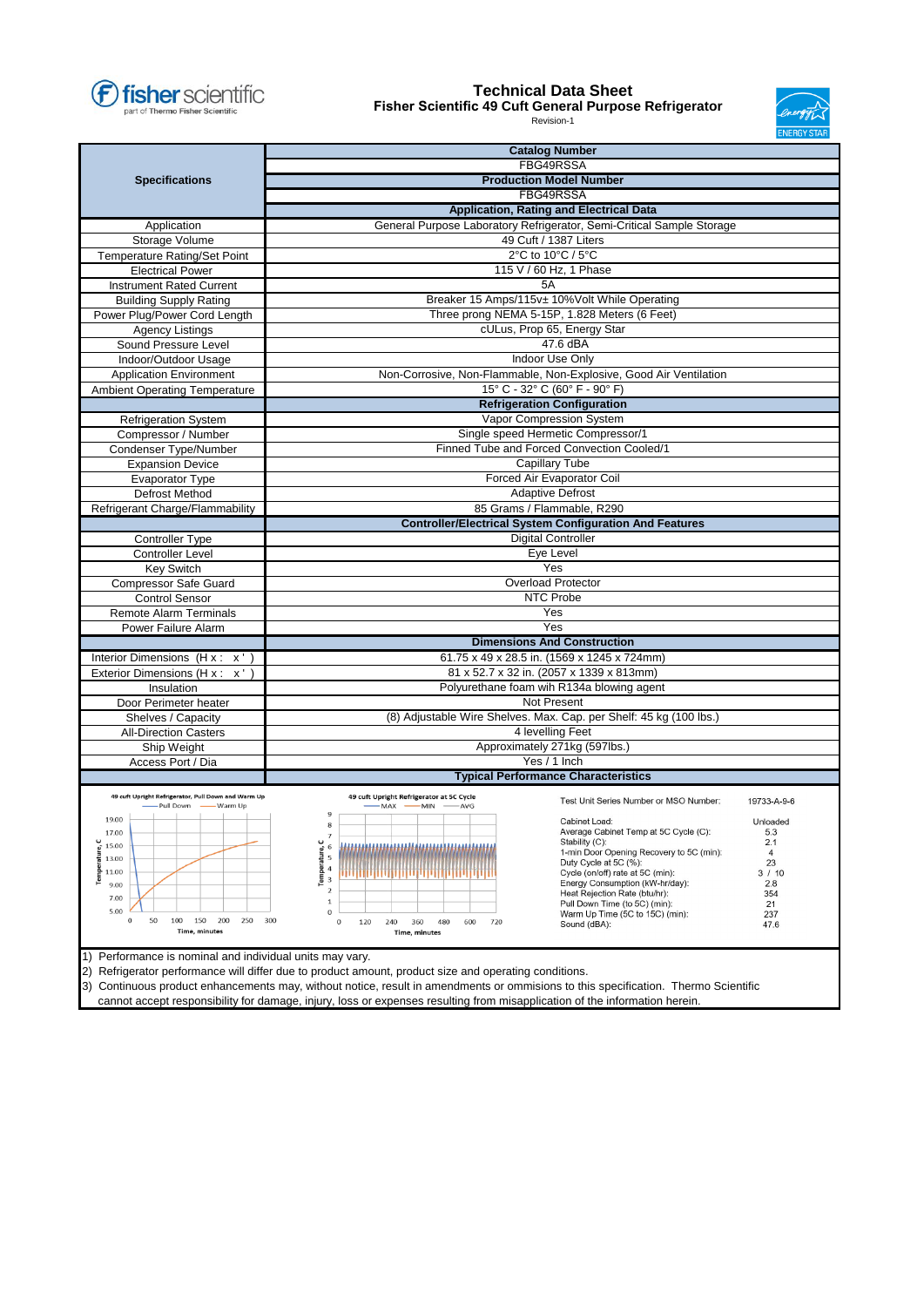

**Typical Cabinet Temperature Map Temperatures are averages during > 20 Refrigerator 49cuft, 8 Inner-Shelves, 2 Outer Doors** 

## **Top View of Shelves**

| <b>REAR</b>  | M3                |                | M4             |           |           | M53 M54   |             |           |
|--------------|-------------------|----------------|----------------|-----------|-----------|-----------|-------------|-----------|
|              |                   | M <sub>5</sub> |                |           | M55       |           |             |           |
| <b>FRONT</b> | M1                |                | M <sub>2</sub> |           |           | M51 M52   |             |           |
|              | M8                |                |                | M58       |           |           |             |           |
|              |                   | M10            |                |           | M60       |           |             |           |
|              |                   |                | M7             |           |           | M57       |             |           |
|              |                   |                | M14            |           |           | M64       |             |           |
|              |                   | M15            |                |           | M65       |           |             |           |
|              | M11               |                |                | M61       |           |           |             |           |
|              | M18               |                | M19            | M68       |           | M69       |             |           |
|              |                   | M20            |                |           | M70       |           |             |           |
|              | M16               |                | M17            |           | M66       | M67       |             |           |
|              |                   |                |                |           |           |           |             |           |
|              | <b>Front View</b> |                |                |           |           |           | 19733-A-9-6 |           |
|              |                   |                |                |           |           |           |             |           |
|              | Ď                 | $\bullet$      |                | $\bullet$ | ۰         | $\bullet$ |             | $\bullet$ |
|              | D                 |                |                | 0         | ٥         | ۰         |             |           |
|              |                   |                |                |           |           |           |             |           |
|              | ŏ                 |                |                | $\bullet$ | $\bullet$ | ۰         |             | $\bullet$ |
|              |                   |                |                |           |           |           |             |           |
|              |                   |                |                |           |           |           |             |           |

| Cabinet Average: 6.9 C      |  |
|-----------------------------|--|
| <b>Probe Average: 5.5 C</b> |  |

| <b>REAR</b>  | M4<br>M <sub>3</sub>   | M54<br>M53                          |             |     | M1             | M <sub>2</sub>  | M <sub>3</sub> | M4  | M <sub>5</sub>  | M <sub>7</sub>          |
|--------------|------------------------|-------------------------------------|-------------|-----|----------------|-----------------|----------------|-----|-----------------|-------------------------|
|              | M <sub>5</sub>         | M55                                 |             | Avg | 5.3            | 5.3             | 5.1            | 5.2 | 5.2             | 5.2                     |
| <b>FRONT</b> | M <sub>2</sub><br>M1   | M52<br>M51                          |             | Max | 6.1            | 6.2             | 6.1            | 6.1 | 6.1             | 6                       |
|              | M8                     | M58                                 |             | Min | 4.2            | 4.2             | 3.4            | 3.8 | 4.2             | $\overline{\mathbf{4}}$ |
|              | M10                    | M60                                 |             |     |                |                 |                |     |                 |                         |
|              | M7                     | M57                                 |             |     | M <sub>8</sub> | M10             | M11            | M14 | M <sub>15</sub> |                         |
|              | M14                    | M64                                 |             | Avg | 5.1            | 5               | 5.2            | 5   | 5.1             |                         |
|              | M15                    | M65                                 |             | Max | 6.1            | 6               | 6.1            | 6.1 | 6               |                         |
|              | M11                    | M61                                 |             | Min | 3.6            | 3.3             | 4              | 3.4 | 3.8             |                         |
|              |                        |                                     |             |     |                |                 |                |     |                 |                         |
|              | M18                    | M69<br>$M19$ M68                    |             |     | M16            | M17             | M18            | M19 | M20             |                         |
|              | M20                    | M70                                 |             | Avg | 5.2            | 5.4             | 5              | 5.4 | 5.1             |                         |
|              | M17<br>M16             | M66<br>M67                          |             | Max | 6.1            | 6.1             | 6.2            | 6.2 | 6.2             |                         |
|              |                        |                                     |             | Min | 4.2            | 4.5             | 3.1            | 4.2 | 3.2             |                         |
|              | <b>Front View</b>      |                                     | 19733-A-9-6 |     |                |                 |                |     |                 |                         |
|              |                        |                                     |             |     | M51            | M <sub>52</sub> | M53            | M54 | M <sub>55</sub> | M57                     |
|              | 0                      | ۰                                   | ۰           | Avg | 5.6            | 5.1             | 5.4            | 5.3 | 5.3             | 5.4                     |
|              |                        |                                     |             | Max | 6.2            | 6.1             | 6.1            | 6.1 | 6.2             | 6.2                     |
|              | ο<br>$\bullet$         | ۰<br>0                              | ۰           | Min | 4.8            | 3.4             | 4.4            | 4.1 | 4               | 4.5                     |
|              |                        |                                     |             |     |                |                 |                |     |                 |                         |
|              | $\bullet$              | $\bullet$<br>$\bullet$<br>$\bullet$ | ۰           |     | M58            | M60             | M61            | M64 | M65             |                         |
|              |                        |                                     |             | Avg | 5.2            | 5.1             | 5.1            | 5.2 | 5.4             |                         |
|              |                        | ۰<br>$\bullet$<br>۰                 |             | Max | 6              | 6               | 6.1            | 6.1 | 6.2             |                         |
|              |                        |                                     | $\bullet$   | Min | 4.2            | 3.8             | 3.8            | 3.8 | 4.5             |                         |
|              |                        |                                     |             |     |                |                 |                |     |                 |                         |
|              |                        |                                     |             |     | M66            | M67             | M68            | M69 | M70             |                         |
|              | Cabinet Average: 6.9 C |                                     |             | Avg | 5.5            | 5.6             | 5.2            | 5.3 | 5.4             |                         |
|              | Probe Average: 5.5 C   |                                     |             | Max | 6.2            | 6.4             | 6.1            | 6.2 | 6.2             |                         |

Min | 4.6 | 4.6 | 3.8 | 3.9 | 4.2